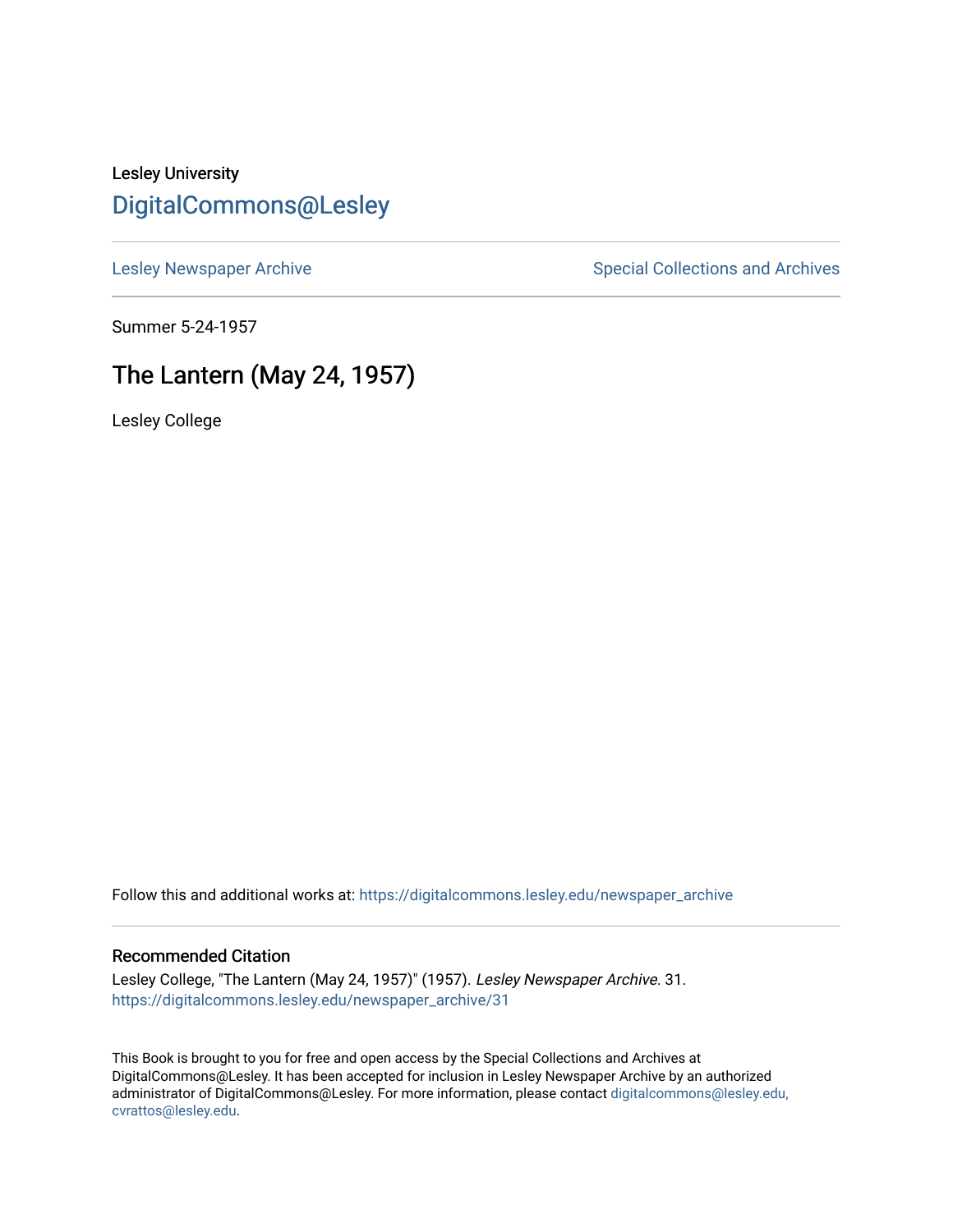The Lantern

**LESLEY C OLLEGE** 

**Vol. XIX** 

**MAY** 24, **1957** 

# SENIOR COMMENCEMENT JUNE *9*

......

# **LOIS HERBERT, MAY QUEEN**

Lois Herbert, '57 was crowned May Queen of Lesley College at the May Day celebration held at the Lesley Ellis Field on May 2.

The first event on the program was the processional. The Juniors made an arch of carnations under which the Seniors walked. They were followed by Linda Weisberg, Doris Diehl, Merle Nelson, and Nancy Rosenthal who were in the Queen's Court. Our Queen, Lois Herbert, followed. Doctor White put the crown on Lois and then gave a short speech telling us that the fact the the Jusen was chosen I

off for the

The Class of 1958 under the tutelage of Margaret Russell won and the name of their class was put on a special plaque awarded by Dean Thurber. The Freshmen then did the traditional Maypole Dance and did a very admirable job in braiding the ribbon.

Thanks for a wonderful job and **thanks** for a wonderful job and whose guidance was invaluable, Kathrine Schatz and Carol Webber, Co-Chairmen of the program, and to Joanie Petraglia who impersonated the Lesley Elf and announced the program.

### **Togeth er We'll Build**

The Bazaar Committee, of the Annual Building Fund Bazaar, "Together We'll Build," headed by Lynn Alexander, Chairman, was comprised of a representative from each class and club here at Lesley College. This bazaar is held every year for the purpose of uniting the college and having fun at the various booths that are set up.

Junior Class. We found out that the human brain was none other than our own Dr. Mark V. Crockett with his sign "Think!"

The Building Fund made a profit of \$137.37 on the Bazaar. Thanks for a participated.

## **Viewing The Council**

At the last meeting of the Student Government Council a new policy was announced. All meetings are now *opened* to all members of the college. Our meetings will take place on Monday nights at 6:30 in the Gym. Every third month there will be a special Thursday afternoon meeting so that those who commute will have the opportunity to see the Government in action.

We hope that by extending this invitation to you, you will come a<sup>10</sup><sub>2</sub> etings and learn about Government in order tuits work happier

that you will come bad th many new Be ready to cause We Need You . . . . Let's make the year of 1957-58 something worth while to remember. This is your government. Again we urge you to see the committee chairmen represented on government. What committee interests you the most? Remember that next year we will continue to have open meetings. We hope to see you there.

### *Sp ring Fa shions*

The calendar says the month is May, but the weatherman believes it is still March. Along with the problem of the weather arises an equally· important problem of "what to wear." Throughout the campus, winter clothes are still prominent, and the wool sweater and skirt have become the spring garb these cool days. Even though wool seems the more practical fabric, spring should not be entirely forgotten. Pastel colors are spring-like, and a touch of flowers at the neck can do a lot for those practical woolens.

The main feature of the Bazaar was cottons will enter the picture. The cirthe "Human Brain" originated by the cular skirt which was so popular last The time is not far off, however, when summer is even more so this spring and is coming out in brighter colors and designs. The style this year is running somewhat shorter with an accent on the full graceful lines in skirts and dresses.

job well done go to Helen Klahr and doubt have a great number of oppor-Marilyn English, co-chairmen of the tunities to wear her dressy cottons. affair, Lynn Alexander the Chairman of 'Spring is the time of year when the the affair and to the various clubs that world is young; fashions express this During this interim between spring and summer, the individual will no youthfulness in style.



**PENGUIN CLUB** *HANDUET* 

banquet Tuesday night May 7, at 7:00 in the dining room. Peggy Conway, the outgoing President, announced the newly elected officers for the year 1957-1958. She introduced the speakers for the banquet who were Dean Thurber, President White, Mr. Morris and E ileen Keefe, the new President of the Penguin Club.

A good time was had by all.

................................................................

The *Lantern* extends **Best Vacation**  $Wishes$ 

CALENDAR OF EVENTS

.......\_ \_\_\_\_\_ ........................ ....... ... ... ...

\*\*\*\*\*\*\*\*\*\*\*\*\*\*\*\*\*\*\*\*\*\*\*\*\*\*

| May 20-Judging of Library Con- |
|--------------------------------|
| test                           |
| 20-Lesley Night at Pops        |
| 23-Yearbook Assembly           |
| 24-Classes End                 |
| 27-Exams Begin                 |
| June 6-Step-up Day             |
| 6-Class Day                    |
| 7-Junior-Senior Picnic at      |
| Half Moon Beach                |
| 8-Senior Dinner Dance          |
| 9-Graduation                   |
|                                |

# *Senior*   $$ *June 9th*

Sunday afternoon, June 9, Commencement Day activities will begin with the Baccalaureate service at the First Parish in Cambridge (Unitarian), Harvard Sq., at 3:30 P.M. Dr. Russell G. Schofield, Lesley College chaplain, will deliver the baccalaureate sermon, with President White and Dean Thurber conducting the of the service. Mr. Benjamin will be the organist. Members of Emerald Key Society will usher, this and the Commencement cers Class marshals for the two

ary Maurine Green, S.G.C r. the Vinick, class ening at  $\overline{P}$ 

**FALSO** at Garden St., Canford address will be given Park, President of Sii The invocation and benedic given by Dr. Schofield. Lesley mencement Chorus, led by Edyth' Arthur, with Sondra Shindell, solois will sing, and Mr. Benjamin again will be our organist. Among the special awards, three honorary degrees will be conferred and one alumnae citation. The recipients of these distinctions will be announced at that time. Some ninety seniors and graduate students are expected to receive degrees before an audi ence of more than a thousand parents, and friends.

## **Hillel Fa culty Tea**

On April 30, the Hillel Club sponsored a Faculty Tea which was held in the Livingston Stebbins Library. The Faculty, Presidents of all clubs and classes, and members of the Hillel Club were invited to attend. A short meeting. was held at which Joan Weinstein introduced the old officers and told a little about their jobs. Elaine Thorner gave a summary of the speakers that visited the club during the year. Mrs. Berglund, the Hillel Club's advisor, was introduced and was given a gift. Joan then presented the gavel to the new president of the Hillel Club, Marcia Rabstein. Marcia introduced the new officers of the club who are Marcia Solberg, vice-president; Toby Hoffenberg, secretary; Elaine Zucker, publicity chairman; Margie Quint, co - publicity chairman; Betty Morgenbesser, brunch chairman, and Donna Kasowitz, co-brunch chairman. Joan Weinstein received a gift from the Hillel Club. After the meeting, coffee, tea and cookies were served.





**No. 1**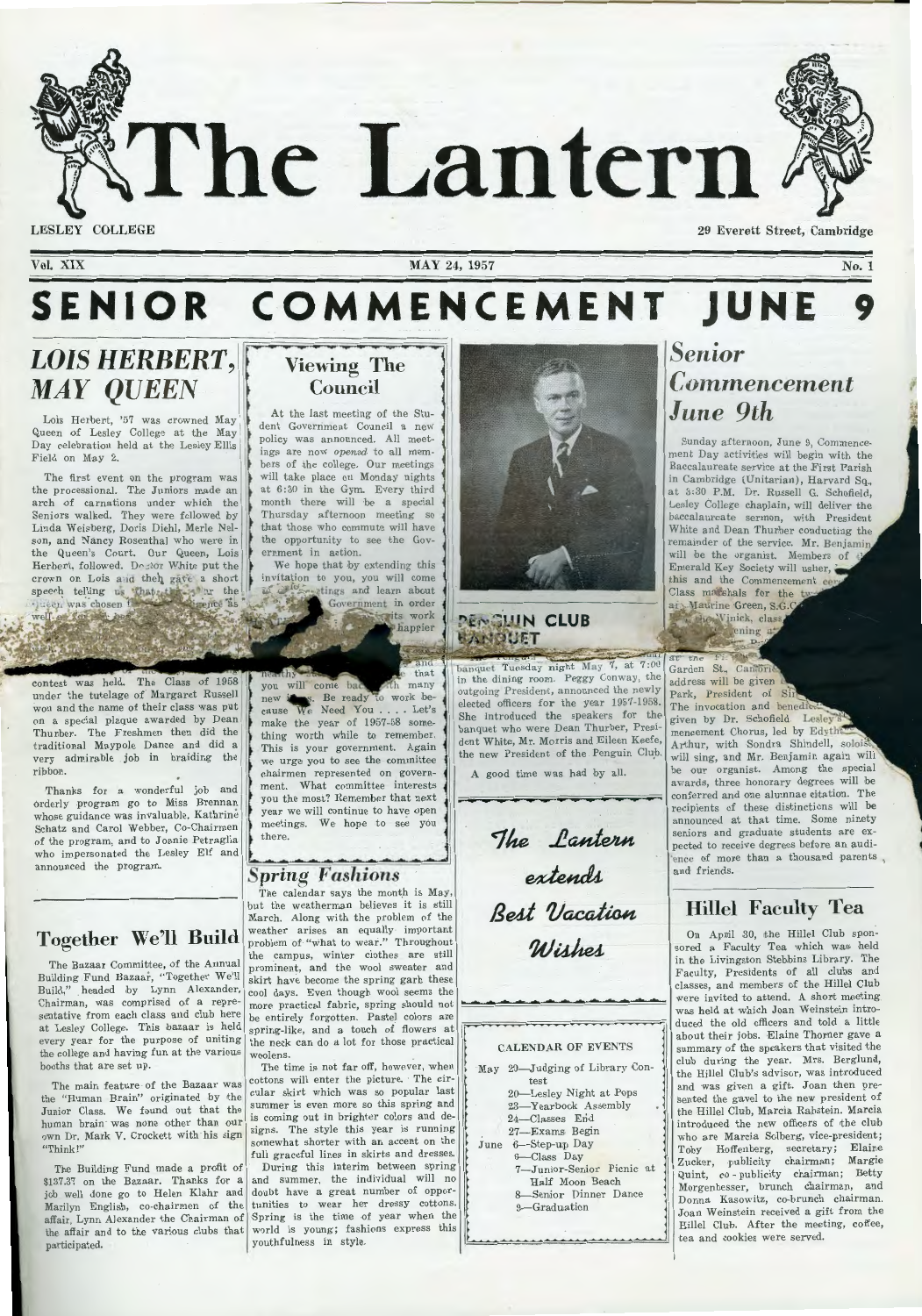#### LESLEY COLLEGE LANTERN

### THE LANTERN

Official newspaper of Lesley College, published fortnightly during the college year, exclusive<br>of vacations, by the students of Lesley College, 29 Everett Street, Cambridge, Mass.<br>Printed by the Richdale Press, 6 Walden St

### The Lantern Staff

*Editor-in-Chief*  Marian Zashin *News Editor*  Roberta Shapiro *Layout Editor*  Jane Adelberg *Rewrite Editor*  Jane Adelberg

*Business Manager*  Rosemary Si)va *Associa,te Business Manager*  Carol Barnett *Circulation Co-Managers*  Diane Sharp Elaine Zucker *Contributors*  Joni Chernoff Robert Yates Gladys Acosta Tula Tatalias *Faculty Advisor,* Dr. Leslie M. Oliver

### *THE LANTERN SPEAKS*

With the closing of another wonderful year at Lesley it is well for us to scrutinize and evaluate our goals. We, on the LANTERN staff, look over our progress this past year and we are pleased with the results. We have built a firm foundation for our newspaper. We have secured advertising from many new advertisers and we have in some measure brought you the news of our college activities.

Next year many new plans are in the progress of being put into practice. We hope that with your support we can increase the number of issues so that when we leave the paper next May we can produce possibly two papers a month instead of one. We are also initiating an alumnae column so that we here at the college will not lose contact with those who have been graduated.

Putting out a newspaper, even once a month is a difficult task, and there are many jobs to be done before the paper finally comes to you. First and foremost is the task of collecting the news and writing up the articles. After this has been completed the articles go to the rewrite and typing editors. Simultaneously, our business manager is scouting the various stores securing ads. The paper is then taken to the printer who returns it to us in long galley proofs. Then it is the lay-out editor's job to juggle and rejuggle them until they fit into the paper. The paper then goes to the printer to be printed. When it \_mes back it is the duty of the circulation managers to see that it is distributed mhout the school. Thus you can see from this brief summary what com-I mechanics take place before you receive your copy of the paper.

ITERN urgently needs revitalizing. It needs "New Blood" to carry f making it a bigger and better paper. We appeal to you, the elp us in this  $t \rightarrow 0$  building. You can do this by joining one  $t_{\text{size}}$  by patronizing the advertisers Eal & chiries we us ads.

-an• - -- --...... -•"'-' ..,.,\_ --- -- .

### ATTENTION, SENIORS!

\_ leave .the hallowed and secure walls of Lesley College and go out word to fulfill the mission you have prepared for during your four years we know you carry along many fond memories of the times we've had ogether. We know that you will want to keep in touch with us and send us any news you have. With your help we plan to have an alumnae column in each issue, with news of what your classmates are doing. In order to keep you informed about our activities we are extending a special opportunity to you.

We are offering you a subscription to the LANTERN for the special price of two dollars per year. Below you will find a coupon which you can clip out in order to insure your subscription. Please return the coupon below to Rosemary Silva who is living in Mellon Hall. I wish to receive the LANTERN for

 $1 \text{ year}$   $2 \text{ years}$   $3 \text{ years}$ at the special rate of \$2 per year

Name

Address

FREE Electronic Test and Regulation of your Watch While You Wait, at the SWISS WATCH MAKER 58 CHURCH ST. CAMBRIDGE

Tel. HUbbard 2-9583

Louis Young WOOL -- WASTE

176 Federal Street Boston 10, Mass.

ELSIE'S

DELICATESSEN - LUNCH Noted for Best Sandwiches TO EAT IN OR TAKE OUT 71a Mt. Auburn Street, Harvard Square Elsie & Henry Baumann EL 4-8362

### A HEAP OF FUN

Lesley's annual All College Outing took place Saturday, April 4 from 9:30 A.M. to 3:30 P.M. It was a cheerful sunny day when members from each class headed for Waverly Oaks in Belmont for a day full of fun.

Upon arriving, everyone engaged in activities such as volley ball and badminton. A softball game was started only to be interrupted by the calling of chow. After lunch the activities were resumed. At 3 :30 a very tired group of girls headed home only to have the memories of a very enjoyable day.

Many thanks go to Betty Fleming and her committee, Nancy Giobbe, Linda Lee Levin, Eileen Keefe, Judy Phillips and Phyllis Beninati and S.G.A., who financed the outing, for making it a successful day.

- Diane Sharp

### NEW LANTERN STAFF

The Lantern is pleased to announce its complete staff for the coming year 1957-1958. We are again fortunate in having Doctor Leslie Oliver as our Adviser. Filling the position of News Editor is Roberta Shapiro. Although she has only been on the paper for one year, Roberta has demonstrated both interest and ability in working. Her team is composed of Jane Adelberg who will head the Rewrite and Layout Departments, Rosemary Silva who is taking over the joh of Business Manager with Carol Barnett to assist her, Diane Sharp and Elaine Zuker, Co-managers of the Circulation Department and Sandi Borr who is again taking over the task of Art Editor.

With this staff and with the support of the Student body, Administration and Faculty we are looking forward to a very happy and successful year.

### FIRST MODERN DANCE RECITAL

Lesley's newest club, Modern Dance, presented its first recital in the gymnasium of Lesley College on Thursday night, May 9, at 8:15.

The program was composed of five selections, each girl participating in two dances out of five. The selections were : a calypso number, demonstration exercises, sport silhouette illustration, an interpretation of Lisa, and a "free expression" dance to which the girls danced as they felt, never having heard the music before. the music before.  $\frac{\text{const}}{\text{d} \text{d} \text{e} \text{d}}$ 

color to the every have the darather the Club,  $A_{\mathbb{R}}$ Ceremony, . Preface, pag Corbin, the

at Lesley 2. under. the <sup>3</sup> ai and with final alal support from the College its support from the College its The  $\left| \begin{array}{c} 1 \text{ m} \\ \text{m} \end{array} \right|$  and one looks like a sack. extremely hard to leave the Cluib, with its Constitution, as an established organ of Lesley College. The firm foundation which these girls have endeavored to form will develop into one of the most valuable and educational structures within the College.

The President for 1957 is Ann Bronson, with Mary Lou White as Vice-President; other offices will be left open for next year. Mr. Benjamin is the faculty adviser. Members meet once a week in the gymnasium from 7-8 at night and dance away in the leotards and skirts.

### Taffy Day

The Emerald Key Society had its first money maker May 9 this year and the members of the society are happy to say that it was very successful. Chairman of Taffy Day was Edie Michelson who with the help of the Emerald Key girls, made over 150 delicious taffy apples. The student body must have really like them, because they all came back for more.

Northeast Aluminum, Inc. - Aluminum Extrusions -65 Manchester Street Lawrence, Mass.

Ed. Chin's Laundry COMPLETE LAUNDRY SERVICE Reliable Work on Dresses, Slacks and Blouses 1642 MASS. AVE {at Langdon St.)

# Child's Wisdom

May 24, 1957

This column this month is dedicated to some of the children in the various schools in which we student teach. They were given to the LANTERN by Tula Tatalias, and were written by her pupil, Eugene W. Giromini, who is nine years old.

in spring the treese bud with ese and the sky is blue and white The country is so butful like the bidrs when thir flight in June you will see the moon when it is in full bloom When you look at the flowers you will see that they are butiful as can be at last we come to the sun that ways many and many a tun the oshen will always flow and ships will always go

thirs lots of otherthings.

#### NATURE

I look at the sky at night, All the stars are shining bright, The river flows with greatest of ease, The flowers grow like Christmas trees, The squirrels gather nuts to eat, Old Mr. Sun gives us lots of heat, When grass gets greener every day, We know summer's not far away, The wind blows the fields of wheat, And the papers on the street, The rain falls just likesnow, And the ocean floor is quiet below.

RAIN

 $\overline{\phantom{a}}$ 

e comes the rain and it da

decides to catch a rat. The clouds are big and black If it's going to pour we don't want any more.

#### FREEDOM

Many a kid want's Freedom So let's not try to beat them. No matter their religion or races, We will always be in the same places. The saying goes "love thy neighbor",. So let's do them a favor, The war goes on in lands astray, and men fight on every day. To get acroos the border you have to cross the bay And when you cross the bay thir's no place to stay So let's bring them from the foreign nation Right to our wonderful location, And we will be the best of friends

And that is how the story ends.

#### FARMING

Once very long ago in the ground very low Someone planted seeds And took away the weeds Soon the seeds grew into a leaf and as we believe Nature was the cause of that But it's better than eating a cat.

#### THE SKY

The sky the sky where the breese go's by and the birds can fly all day Where the planes glide down and the jets fly high

In the sky in the sky in the sky.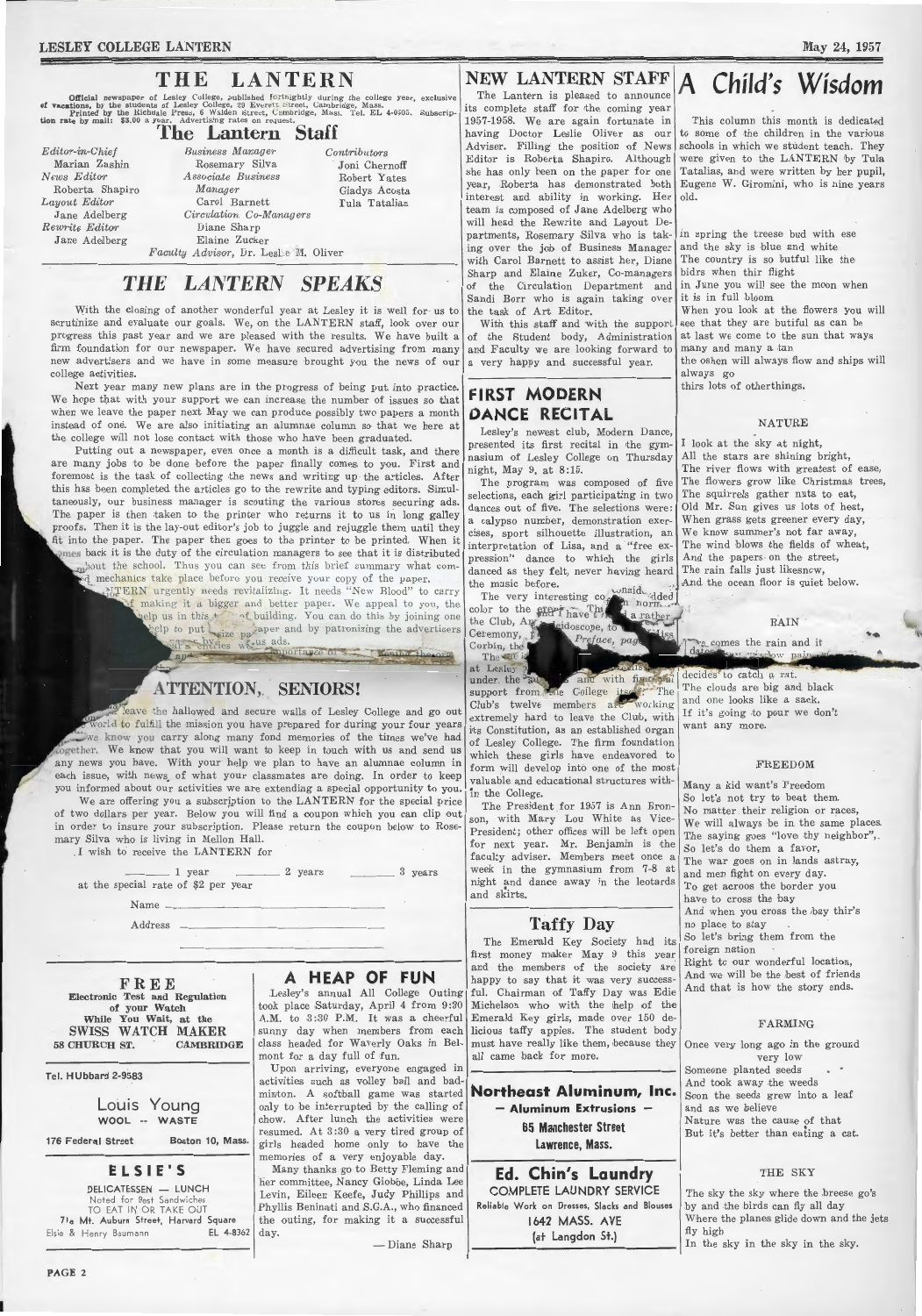### *Northeast Language Conference*

Lesley College was well represented at the Northeast Language Conference which was held at the Hotel Somerset in Boston on April 12 and 13.

Miss Evelyn Singer, the Head of the Modern Language Department at Lesley, served as a member of the planning and working committees and also attended the Conference. Dr. Trentwell Mason White was a guest of honor at the banquet which was held Friday evening in the Louis XIV Ballroom. Several members of the student body attended the Conference serving as aides. They were Jane Adelberg, Marian Zashin, Laura Mae Oarp, Deborah Millman, Lindalee Levin, Elizabeth Bouffard, Claire Gaffey, and Anne Houseas.

The purpose of the Conference was to discuss, demonstrate, and evaluate the modern methods of teaching foreign languages on the elementary and secondary levels. The implications of the Conference led to the belief that American educators are preparing to meet the linguistic needs of the citizens of tomorrow.

### Career Day Conference

On Thursday morning, April 11, Mrs. Merle Royte Nelson of Emerald Key, represented Lesley College at a Career Day. held in the Burlington, Mass. High School.

 $\ddot{\varepsilon}$ 

tunity to meet school officials and to greet each other.

Approximately 25 students attended the conference period on Elementary Education at which Mrs. Ackerson briefly discussed what the private teachers colleges offered the prospective student.

Mrs. Nelson spoke on what teaching is like and what makes a good teacher. Drawing from her own practice teaching experience, she readily communicated to the group the challenge of the profession and its demands. The lively question and answer period that followed was a direct tribute to Mrs. Nelson's dramatic presentation.

Both the college representatives enjoyed their visit to Burlington High School.

### **J0 <sup>1</sup> S BEAUTY SALON**  TR 6-3455 44 BRATTLE STREET

### EVENTS TO SEE

#### REIGEN .. (LA RONDE)

Arthur Schnitzler's play, "Reigen" will be presented by the Harvard Dramatic Club Thursday, Friday and Saturday nights, May 16, 17 and 18, in Agassiz Theater, Cambridge.

EMERSON PLAYS

A musical and a drama will be the last productions of 1957 for the Emerson College Theater, Berkeley and Beacon Sts., Boston. "Guys and Dolls" will be presented

Friday and Saturday evenings, May 18, 19 at 8:15 in the New England Mutual Hall. "There Shall Be No Night" will be performed at the college theater the nights of June 5, 6, and 7.

#### ROYAL BALLET SALE

Beginning on May 13, the Boston Opera House will begin filling mail orders for the seven Boston performances to be given by the Royal Ballet, formerly the Sadler's Wells Ballet, next Fall. Applications will be filled strictly in order of postmarked date.

The repertory will include Frederick Ashton's new "Birthday Offering", new productions of "Petrouchka," and "Les Patineurs," "Swan Lake," "Coppelia," 'Facade," and "Sleeping Beauty."

#### FAVOR ISLAND

vV

"Favor Island," a new play by W. S. Merwin, opening May 20, will be ithe final production of the season at the Poets' Theater, 24 Paimer St., in Cam-Ackerson, Director of Admissions, and 1bridge. Tickets will be on sale Monday, May 13, **and** theater.

**INGREEN IN** 

lays will

ater under \_,;f classic and opens Tuesday, June 18, with a new British play, "The Carnival King," by Henry Treece, and continuing through Saturday,\_ June 29. Moliere's "Follies of Scapin" will play from July 2 through 13; followed by Shaw's "Man and Superman," July 16 through 27; Edmond Rostand's "Cyrano de Bergerac," July 30 through August 10; David Belasco's "The Girl of the Golden West," for five performances only, August 13 through 17, and John Synge's "The Playboy of the Western World," August 20 through 31.

Following the eleven-week subscription season, a special production of the "Agamemnon," of Aeschylus will be presented for six nights, September 3 through 8. As in the past, the Elizabethan-style indoor stage will be available for performance on rainy nights.

Member of Florist Telegraph Delivery Association **Kupersmith** --- **Florist**  Flowers for All Occasions 17 BRATTLE ST., HARVARD SQUARE CAMBRIDGE 38, MASS.

### LESLEY-ELLIS NEWS

A special workshop for the Questing Child will 1be conducted by the Lesley-Ellis School this summer from July 8th to August 16th. Children will be given a chance to explore, experience and. experiment on their own in order to find out through experience things that they are curious about. The group will be limited to 15 boys and girls who will be between the fourth and sixth grades next year.

H.M.S. PINAFORE Presented April 10th and 11th by

GRADES IV, V & VI at Lesley-Ellis Music director-Mrs. Lyle R. Ring Dramatic director-Mrs. Virginia Rogers Scenery-Mrs. Shirley Bloom Costumes-The Parents

The operetta was a great success due to the complete cooperation of everyone in the school including the student

teachers of Lesley College. Some of the children showed outstanding musical and dramatic ability in this project. As for artistic ability just go over to the school and see the back drop made by some of the boys and girls under Mrs. Bloom's direction. Sorry everyone was not able to see and hear this unusual event for such an age group.

SOME of the RESULTS of the PROJECT:

Great improvement in ability to cooperate and work together in a large group.

Great improvement in diction, vocabulary, singing and acting.

Interest in music in general, especially operettas and operas.

Interest in producing a play. Interest in a musical score. Interest in conducting.

Interesting in singing and acting.

pyers, at Interest in recording.<br>Hey. The sixth grade, later on, did a fine monotony of ended periods to give the visitors an oppor- The net on the angle of the sixth grade, later on, and a nne monotony of end of study of the British Isles, including the music and folk songs of these countries. Roberts" carries men There was also great interest in all to apathy and back again

sorts of projects pertaining to the sea, I hope I have brought a pictures of different types of boats, sailor's life to all of you for then songs of the sea, sea chanties, poetry of stars above which direct our couple the sea, and music of great composers the continental United States. An portraying the sea. that's our home wherever we may roam.

#### **PINNINGS**

Miss Marcia White to Mr. Bruce Mac-Gregor.

Miss Jean Schinzel to Mr. Roland Paterson.

Farrell. Miss Arline Lizzo to Mr. Frank Rocci. Miss Elaine Kritz to Mr. Norman Jacobs.

Miss Paula Rosomofsky to Mr. Jacob Siegal.

Miss Barbara Stellwagen to Mr. Howard Cropsey.

#### **ENGAGEMENTS**

Miss Marjorie Quint to Mr. Sandy Weinreb.

Miss Jane Leavy to Mr. Alan Blinken. Miss Sondra Shindell to Mr. Robert

Miss Carol Offenberg to Mr. Richard Miss Doris Diehl to Mr. Allen Welch.

Miss Sheila Levitt to Mr. Robert

Estrin.

### **HARVARD SPA**

1246 MASS. AVE., HARVARD SQ. - light lunches -

- books - magazines -

- midnight snacks -

### *A Sailor's Diary*

Land Ho! M'ladies-this is a sailor's dairy.

Possibly you can picture men on a ship working, sleeping and relaxing together. It might be considered a floating dormitory equipped with guns and maps rather than windows and textbooks. But, like Lesley where there are no men, what a ship hasn't got, in the words of Oscar Hammerstein, "We ain't got dames.'

And whether you know it or not, mermaids are strictly mythical-and we never have the pleasure of their company.

But Mother Nature we do have. She sends various sights for a lonely night after a day's duty. The ocean cries, sighs, laughs and sings, but can get terribly violent and lose its temper. This large, awesome personality is our touring ground, our plaything, our friend and our foe.

Thoughts of a sailor are many-of his ship-shipmates-his girl or girls-his duty on the ship and,-although he'll hide his thoughts of it a great deal, his HOME.

The Navy moves to the far-flung corners of the globe, and the same sights you see each day inside a ship are lost when you see something new outside from the deck. It may be the enchanting brilliance of an Indian Ocean sunset, a bridge in Sydney, Australia or towering white ice cliffs of the Antarctic. To others it might be the skyline of Copenhagen, Denmark, Norfolk, Virginia, or Boston. .

There is battle too even in peace when "Battle Stations" are call ing in the wind. And the

the furious repercussions<br>ing in the wind. And the well to the case Fire  $\frac{1}{18}$  a night!

- Robert S. Yates

### **A FASCINATING COUNTRY**

Miss Lois Jenkins to Mr. Warren days by airplane. But Japan is still Anybody can now go to Japan in two very far from the U.S.A. Much of her culture originated from China; her people have developed their own suitable culture for themselves. Generally Japanese society is one of very small units.

Miss J anet Silverman to Mr. Harold her husband and especially her parents-The Japanese family includes grandfather, grandmother, father, mother, and children. For them, relatives are much more important than friends. Often grandfather and grandmother will have a separate house right next to their son's home. An eldest son or daughter has to be an heir. Quite often he or she has no opportunity to grow into his own interest, because he has to obey his parents. A boy does not look for a girl who can cook a nice meal, and who has the manners to obey in-law. Usually the boy carefully studies her heredity and the kind of family she is in.

There is an old tradition which is still in use. Until a man is twenty-five years old, he will not marry. The tradition says that if he marries before that age, he will have bad luck at that age or in the future. Also a girl has the same thing in· the age of twenty-two. Sachiko Tanaka

Telephone KIrkland 7-5442 **TRUMAN HAYES** & **co.**  Berman. Skiar. Ginsburg.

Specialists in Complete Insurance Protection Since 1916

10 Post Office Square HA 6-4020 Boston Truman D. Hayes Samuel 0. Penni, Jr. Earl Watson

(Next to Brattle Theater)

May 24, 1957